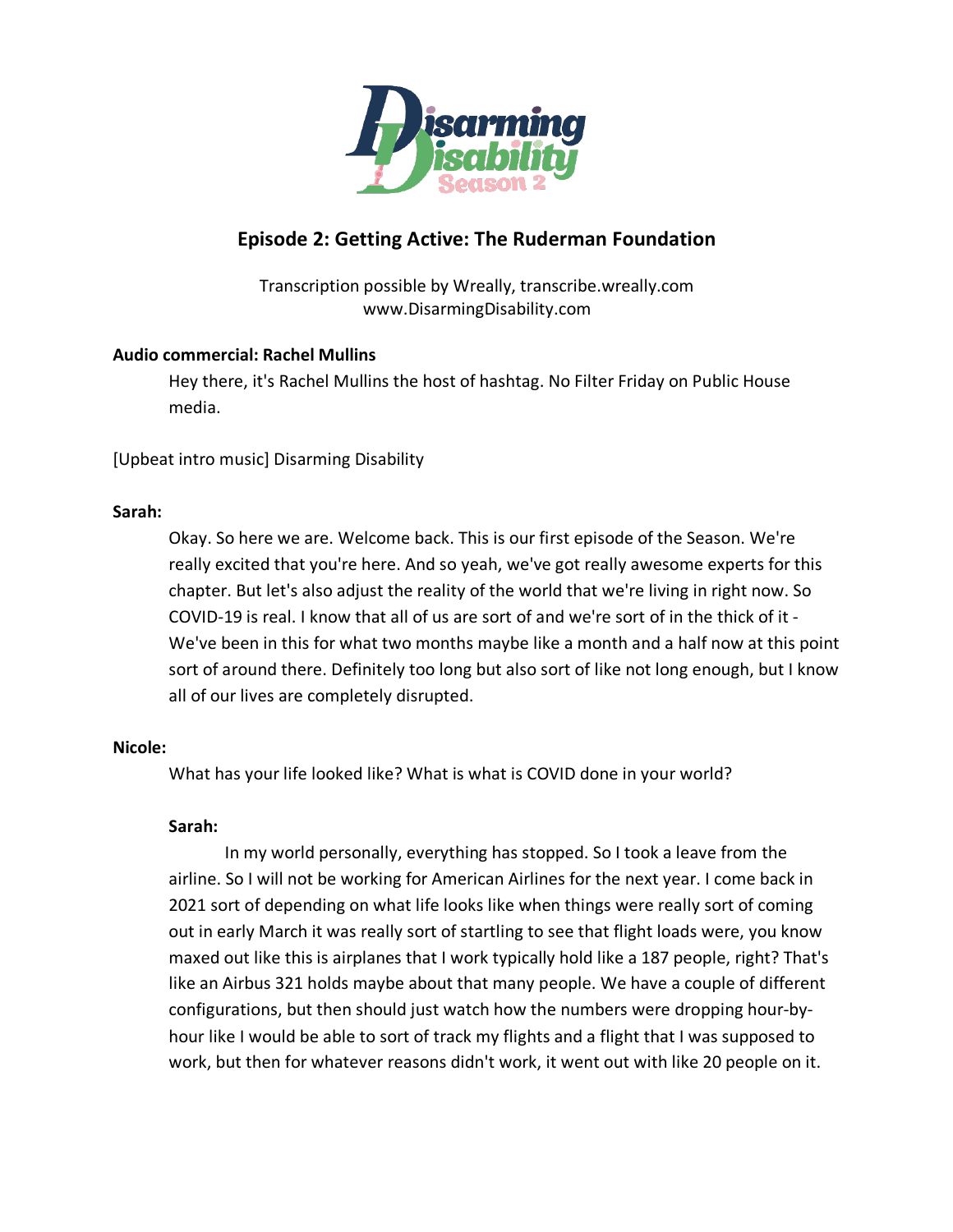And that's nothing I've ever seen in my lifetime. I know a lot of flight attendant sort of speak that this is the world that sort of existed in post 9/11. So just as the COVID was beginning and they were starting to offer these leaves because routes were like canceling people were, you know, not filling those seats and trying to reschedule I get money back. I was like, okay, like this could really be a good space for me to get an Occupational Therapy job since I just graduated.

I just got my license on March 3rd, so So I was really excited to be able to practice OT so it's like okay, I think I'll be fine because I have another job that I can go to where that may not necessarily be the same story that every other flight attendant has right? So and then just as that's which happened things got pretty ramped up with COVID and then everything's frozen right? So there's no I applied to all seven occupational therapy jobs in the Greater Philadelphia area. Maybe I'll get what I don't know. Um, so everything is just kind of frozen.

I also just before COVID had started I had abstract accepted to be presenting it different conferences around aerial arts and disability and limb differences. I had different presentations. I had I was we had a workshop that we were going to do like and some of these things started being paid. So it just like was really exciting for my own life to be like, okay like this sort of alternative lifestyle in an advocacy and speaking and presenting and sort of continuing research was really starting to get amped up. I was going to do a performance with Erin Ball and Guadalajara for the aerial arts, which is like super excited. And again these being like paid things and then sort of COVID has just canceled my life.

So I'm in sort of this like funky space where I am applying for unemployment and sort of like, okay, so I'm just like flight attendant with a graduate degree. That unemployed was like, "okay, Sarah. Like great life decisions you did." So that is me unemployed flight attendant with the graduate degree. Heyy!

## Nicole:

But I feel you and it's not just you. I mean my company, I initially also was furloughed and so I also was a unemployed person with a graduate degree my company just they got the small business loan that the government is offering. So now I've been trying to figure out how to get off unemployment which by the way is just as hard as trying to get on unemployment.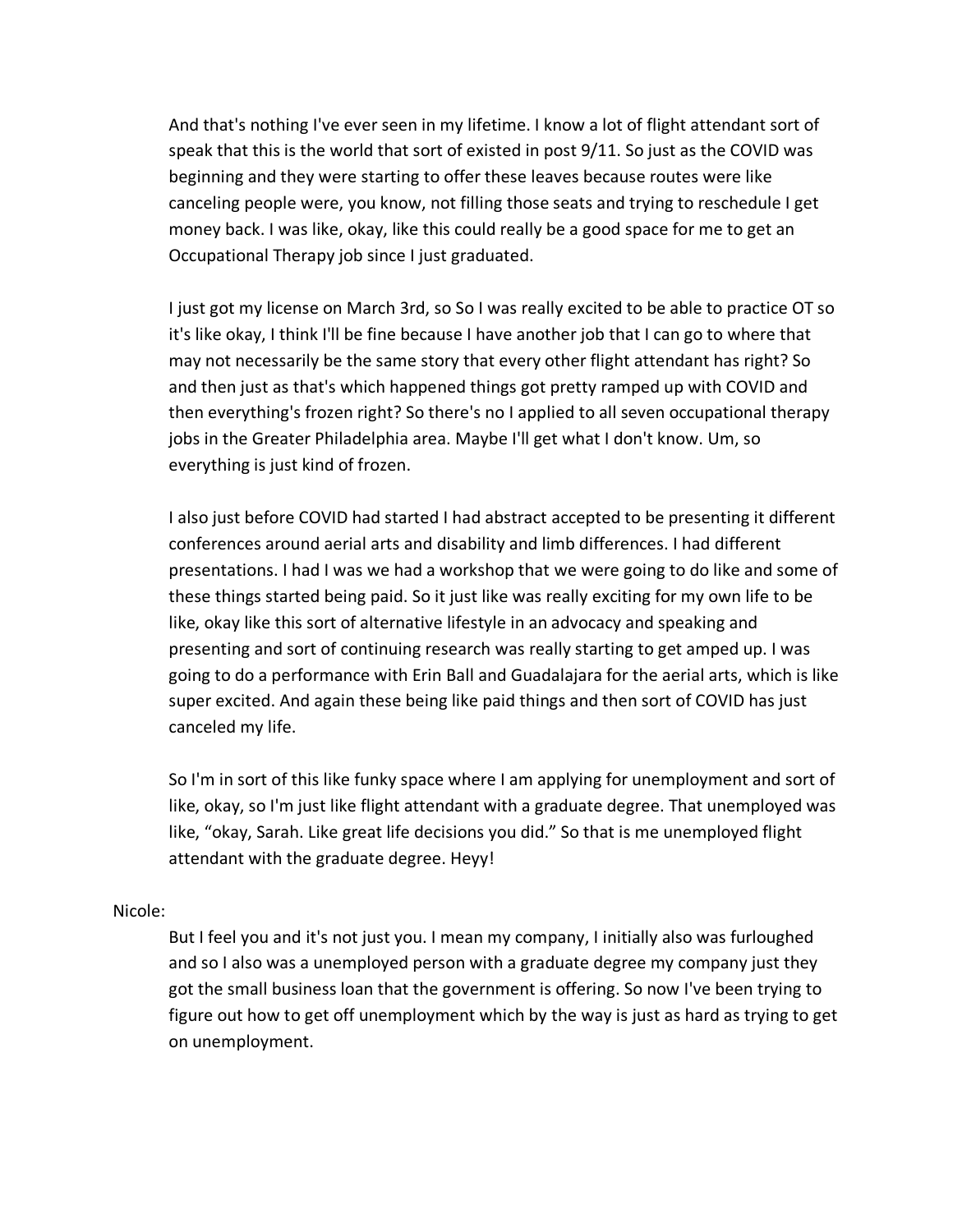But it's I'm just hoping that the good the good that will come out of it that this this craziness that we're in right now are the things exactly like what we're talking about where you know, we can working from home can be more normal life if that's an accommodation that somebody needs but yeah.

I'm really excited now to jump into today's guest. We actually this guest reached out his team, I guess, they reached out to us and he totally freaked out when they reached out to us because this person Jay Ruderman is our guest today and Jay runs a family foundation called the Ruderman Foundation. And they do so much amazing activism within the disability space and just to have the chance to be able to pick the brain of somebody who has not only the resources of money, but also the resources of people and of influence to talk, to talk about the ways and the thought process of how you go through that and what you do was so cool. And he just was a Jay, I mean, I don't care. He's just the most intelligent guy who totally totally gets it right? He gets disability. He gets where the gaps are and he is actively working to fill these gaps. Yeah, so we are just so honored and so excited to jump into this interview and have you join the amazing conversation we have with expert Jay Ruderman.

#### Nicole:

Jay Ruderman is the president of the Ruderman Family Foundation which focuses on the inclusion of people with disabilities worldwide and educating Israeli leaders on the American Jewish Community. Jay graduated from Boston University with honors and received his JD from Boston University School of Law. He lives in Boston with his wife and their four children. For Jay's full bio, please check out our website at disarming disability.com.

#### **Nicole:**

Welcome Jay. We talked about it a little bit before but can you give us a little taste of what Boston is like during this pandemic time?

#### **Jay:**

Yeah. So Boston is an epicenter of COVID-19 is a lot of cases here. I mean, we're not in the situation of New York, but we are in the midst of the surge. People are locked down. We just got a notice from the Commonwealth that we're locked down until pretty much the end of May. Our kids are out of school for the rest of the year. You know, it's a serious situation, but people still go about their lives. Most people are working from home, those that can work from home.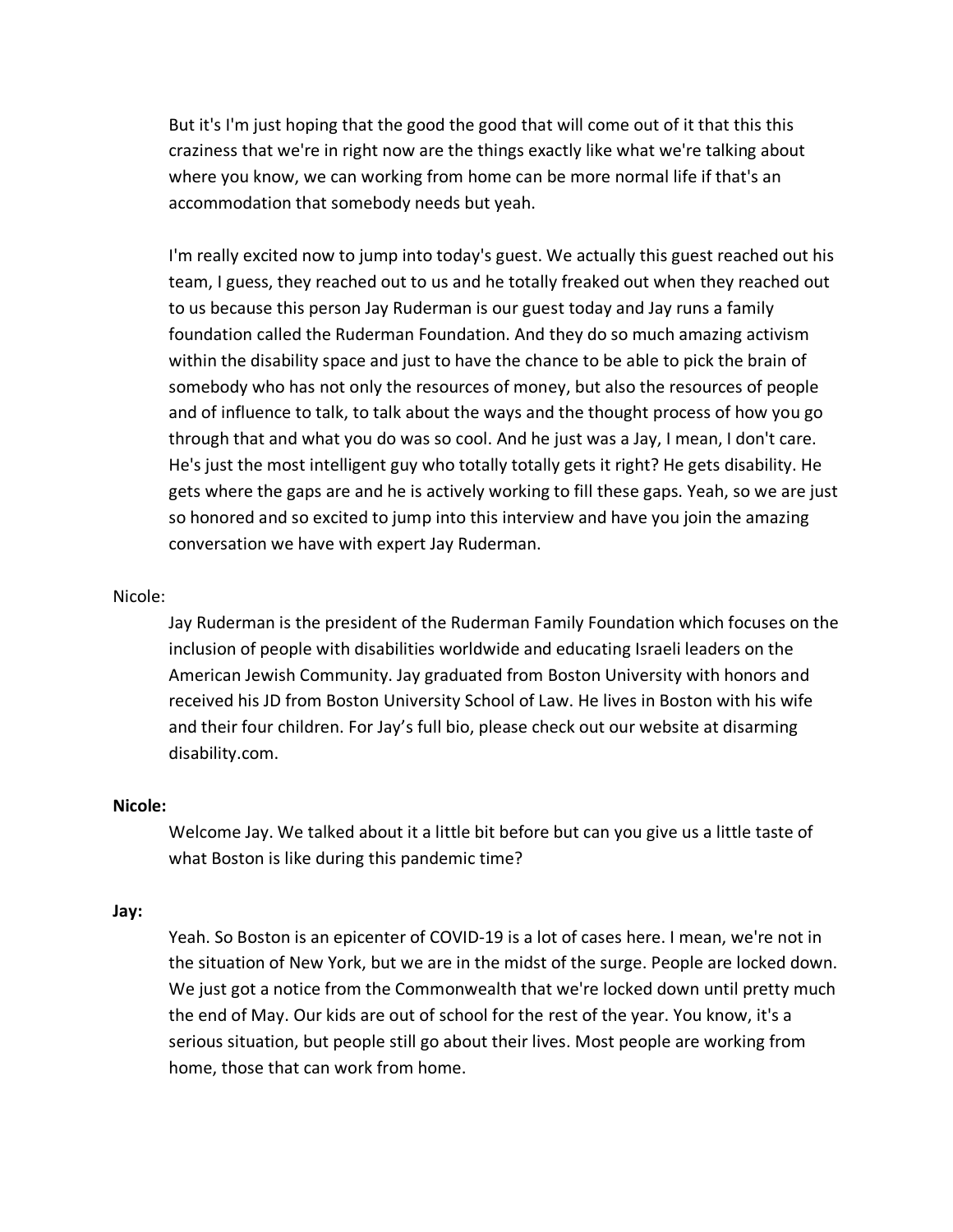But of course, you know, we rely on our First Responders that doctors under this is police officers and so forth and the people who are in our supermarkets, so there's a lot of people that can't work from home. But you know, we're trying to stay safe and you know, people, most people I see out in the and about walking around our following precautions wearing masks and keeping social distancing. So we're sort of in the midst of it.

### **Nicole:**

Yeah, that's how it feels here in Chicago to I just it's been strange in a matter of weeks that you know one time a week. I go grocery shopping the first time it was shocking to see someone in a mask and now here just two or three weeks later, it's shocking to see someone without a mask. That's just been such a strange turn but we're all in this together and I'm glad that you are, yes, staying safe and that it sounds like everyone is well.

## **Jay:**

Thank you.

### **Nicole:**

Yeah. So let's hop right in. I'm wondering if you can give us a little bit of history on on you. What is your career look like and how have you come to the place that you're in today?

#### **Jay:**

Well, I'm a Bostonian I grew up here went to college local school at Brandeis University and I went to Boston University Law School. I used to be an assistant district attorney. But I've always been involved in politics and activism and I've always believed, in activism as a way to change society. When I took over running the foundation, foundations about two decades old, but I've been involved for about 10 or 12 years and I sort of took it from a philanthropic organization, which we still are, into a combination of a philanthropic organization- but also we do a lot of advocacy.

Our advocacy started by responding to stories of celebrities and politicians films and movies in which people with disabilities were portrayed or you know spoken about a derogatory terms to actually putting out over a dozen white papers dealing with a lot of different subjects on disability. And we're still very outspoken.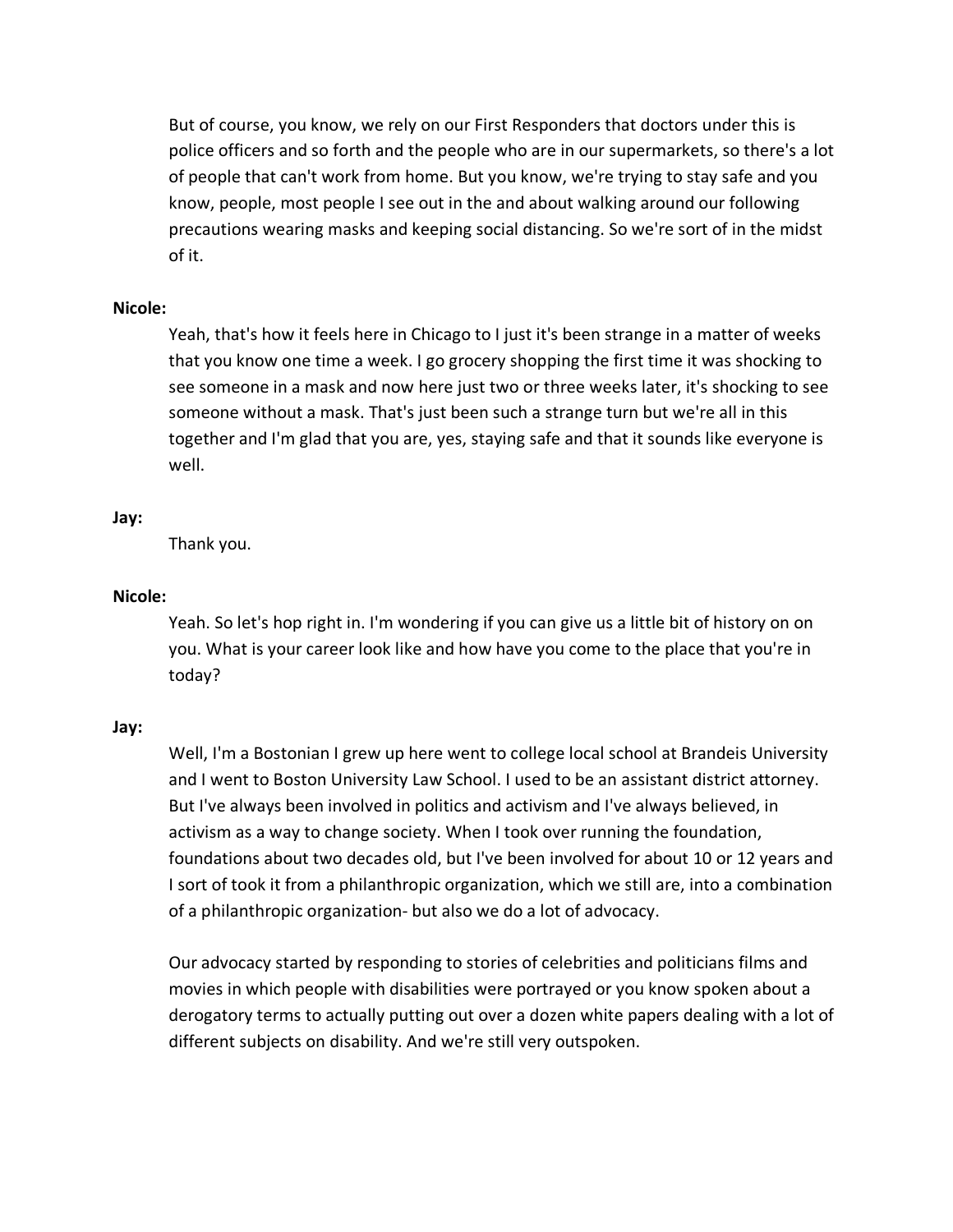And I think one of the things you know Family Foundation for those that aren't familiar, is the government allows families to put a certain amount of wealth aside and to distribute that for the public benefit to public charities, but we have a great deal of latitude. And I, one of the things that I think allows us to be really good and advocacy is we don't have a lot of bureaucracy so we can and within a matter of hours, and we work a lot with the media. Social media, but also traditional media.

#### **Sarah:**

That's fantastic! I really when I was looking through the the Ruderman Family Foundation website. I came across those white papers. And I know that Nikki and I spoke we had Lawrence Carter-Long on our podcast the first season that spoke specifically about this study that was conducted researching films from 2007 to 2015. And so I kept thinking like, okay. So what's happening now, like what growth has happened between 2015 to 2020? So when I came across those white papers, I was like, wow, this is one that's coming out every year that's looking at you know, how have things changed within our TV shows and things like that. So I got really excited because it really is so thank you, for for continuing on that research because it is really important to see who is still not being represented.

#### **Jay:**

Right. And Lawrence is great. He and David Perry actually wrote our first white paper, which was on police brutality. And that half of the people that are killed by police officers have a disability and often that disability is not portrayed in the media as part of the conversation. Regarding Hollywood, we've done three white papers have been extremely involved in Hollywood for the past few years actually until COVID-19 hit about authentic representation of people with disabilities and first white paper, which was done.

One of the author's is Danny Woodburn who is a little person. And probably best known for a recurring role on Seinfeld, but he's been in many movies and TV shows but the first white paper said that 95% of the people that you see on TV and the leading shows are played by able-bodied characters.

Their had there has been some progress. I mean, we've been very outspoken about films in which disabilities portrayed by able-bodied actors and you know you think about- like why this is important? Well, stigma is prevalent in our society and before COVID-19 hit, you know, we have the lowest unemployment in history of the United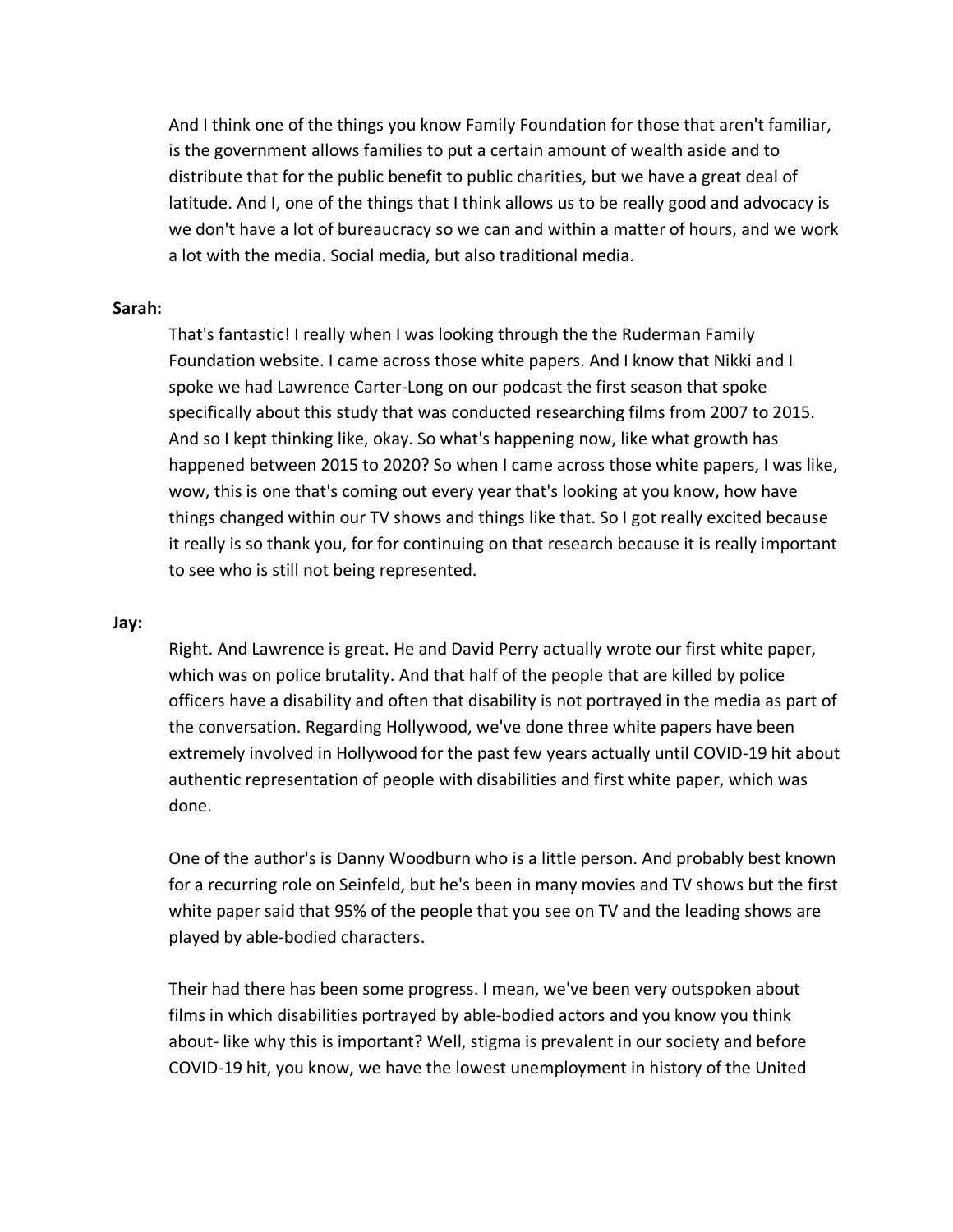States we had about under 4% unemployment. The people with disabilities were still unemployed at the rate of 70% and a lot of that has to do with stigma.

The thing about TV and film, you know, Michelle Obama once said that most of us get to know people who are not like ourselves because we see them in TV and film. And so more you have authentic very portrayal of people with disabilities in film and TV the more they become part of our lives and more normalized and I also realized generational thing happening where younger people who may have gone to school with people with disabilities are more used to it and it's like not a big deal to have diversity in their society whereas older generations or more -- you know, I guess they would say not as comfortable with it.

And when we really dug in and dealt with a lot of the studio's, I think there is a perception that people with disabilities can't really authentically portray disability. But you know, we used to have that attitude with African-Americans and Hispanic and American Indians and that has really changed very quickly in Hollywood. So, you know, we've worked with the Oscars, we worked with Sundance Film Institute some of the leading actors and studios we've made, you know, great deal of progress, but there's still a lot of progress to be made.

#### Sarah:

I have a silly sort of comment to know this weekend. I happened to watch The Lady Gaga documentary and there's this moment in there when she talks about creating this album Joanne that came out. And that Joanne is sort of a tribute to her aunt who was 19 and had lupus.

There's this moment there where Lady Gaga is talking to her grandmother sort of learning more about Joanne story, and her grandmother was like, you know, she had lupus and the doctor said that we needed to amputate her hands, Joanne's hands. And the grandmother said something along the lines of like "well, she's an artist and I can't take her hands away." And sort of ultimately then Joanne past sortly of complications with lupus. It's you know, not sure whether or not the hands had they been amputated would she be saved? It ddont know it's irrelevant.

Just knowing that that's a very real thing and that the sort of sort of following that narrative of that, you know this person with a disability-- that's a life unwanted to live and that if we're not portraying them correctly in our medias - then we're sort of supporting all of these stigmas that exist. This just like, how hard that hit me because I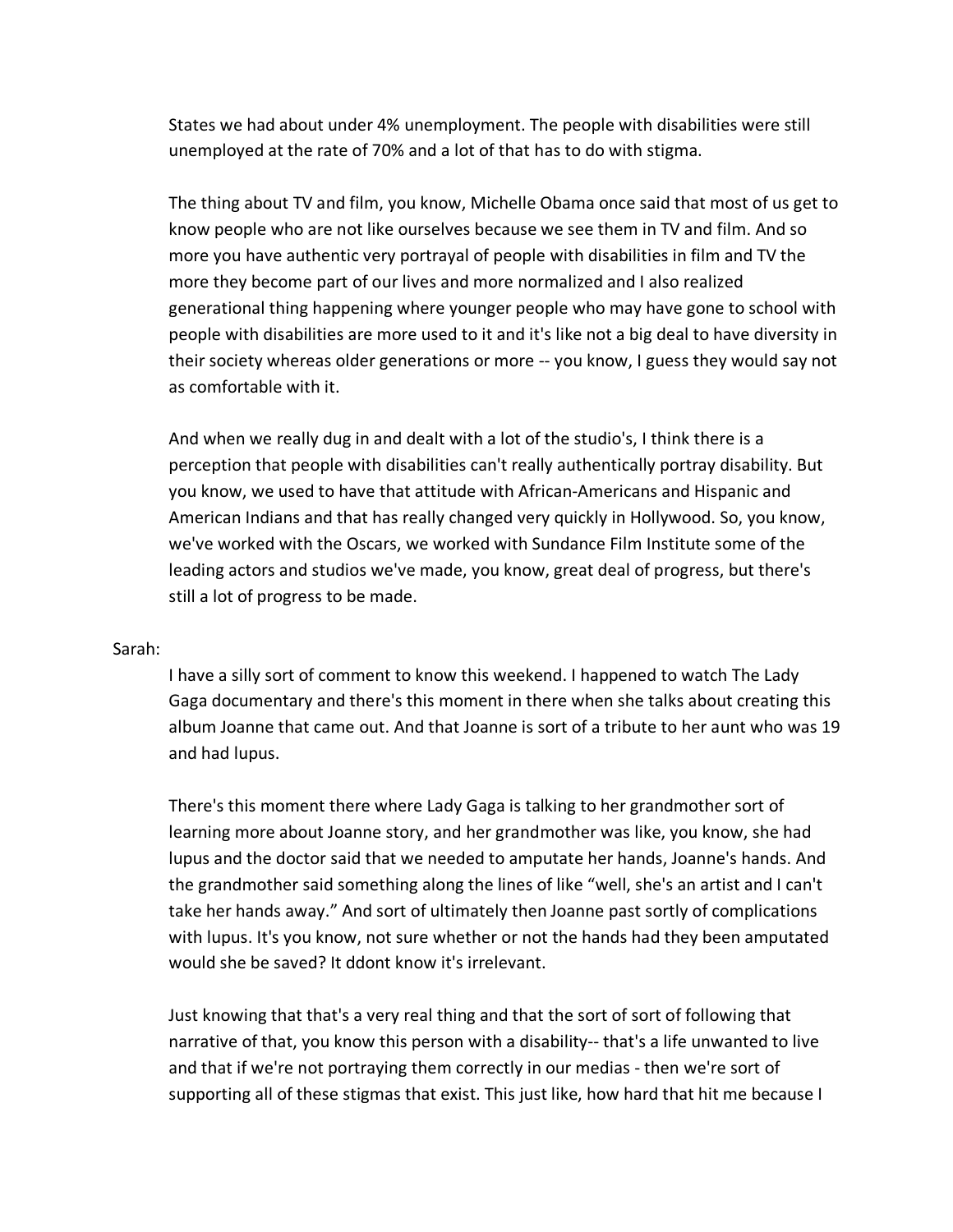have friends who have hands that have been amputated as a result of Lupus and and knowing that these are really real themes and concepts.

And just wanting to make sure that is really fuels the work that both I and Nicole and, I think that we all want to do, is to help create a better world where people can feel that they can still exist on this planet regardless of what their bodies look like our function like.

#### **Jay:**

So what I've experienced with people that we work with whether they be athletes or whether they be models or actors is that there's a lot of pride in disability these days and there's people are not staying silent. I mean a lot of that has to do with social media and speaking out and you know working with other people and raising the voice, but I think that the disability activism is being heard.

I know that it's being heard in Hollywood. I know that that you know, for a long time when you would talk about just diversity in Hollywood you talk about, you know race you would talk about sexual orientation or sex but I think disability is now becoming part of the conversation.

I mean Hollywood is a very complex plays with a lot of different players and there is some real strong advocates and some that are not so much, but I think that you know society in general is making a great deal of progress. One thing I would say about the Disability Community is that you know, if the Disability Community was United it's about 20% of the population and it would be the largest minority group in the world and probably the most powerful minority group in the world.

One of the drawbacks and the Disability Community is that we tend to group ourselves according to disability like, you know, I deal with anxiety or someone else deals with depression or an amputation or Cerebral Palsy or Down Syndrome or Autism or whatever and the community has a hard time banding together. And so we've never defined disability as an organization and one of the reasons that we never defined disabilities because we believe that the community is much more powerful when we are united.

#### **Nicole:**

I love that and you're hitting on something that Sarah and I have spent a lot of time heart aching about and and it's interesting because a lot of people, you know, Sarah and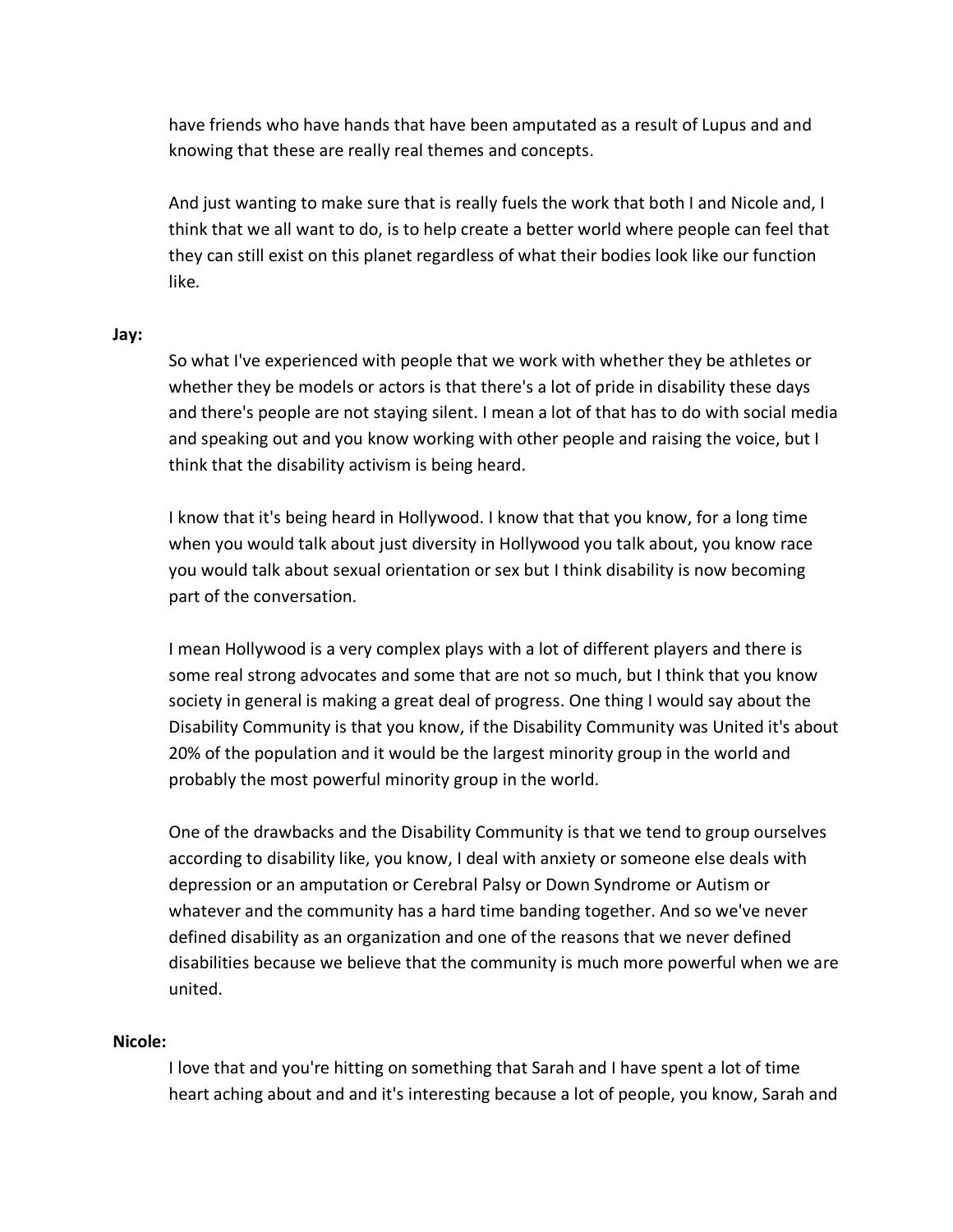I of course our are amputees specifically, so we are very involved specifically and like what you just said the amputee community.

And there is an extreme divide between people who are just "Yes! I'm an amputee and I'm proud *only* to be amputee" versus I've crossed this bridge into disability pride and I'm a part of this larger Community and larger group. And and it's really fighting all of this word stigma that we keep coming back to there's so much stigma around that word that to get people kind of cross into this idea that you're a part of this larger Community is really challenging. But slowly I think was starting to really have those conversations and pull people over the bridge hopefully anyway.

I'm wondering you know, we're talking about white papers were talking about gathering data, and I'm wondering just generally if you could talk about why that that kind of data collection why is that important? And why should we be writing these things in collecting this data?

#### **Jay:**

Well, first of all, I'd like to in just to step back for a second because you know, we talk about the Disability Community not really being united. I think that a lot of that has to do with organizations, organizations that are set up for specific disability and fund from that Community.

But I'll give a shout out to a movie that premiered. We were a sponsor of the Sundance Film Festival, which is one of the more prestigious independent film festivals, and they debuted an opening night film called Crip Camp, which I don't know if you've seen but you go back into the 70s where people with all sorts of different disabilities were going to this camp and what grew out of that as they stayed in contact through the years as they really became the leaders of the Disability Rights Movement and you're talking about people with very varying disabilities. So, I mean, I think it's possible. I think it's I think it's you know, I think when they when the community when the individuals rise above the organizations, I think you know that's when that will happen.

I think data is very important when it sort of shows the community by shocking the community of like "this is what the situation is" or it provides the community incentive to act differently. So I'll give you an example. one of our most quoted white papers has to do with First Responders, police, fire EMTs and the takeaway from that was that more police and firefighters died by suicide in the line than in the line of duty now, unfortunately in America, every single week a policeman or a fireman commit suicide.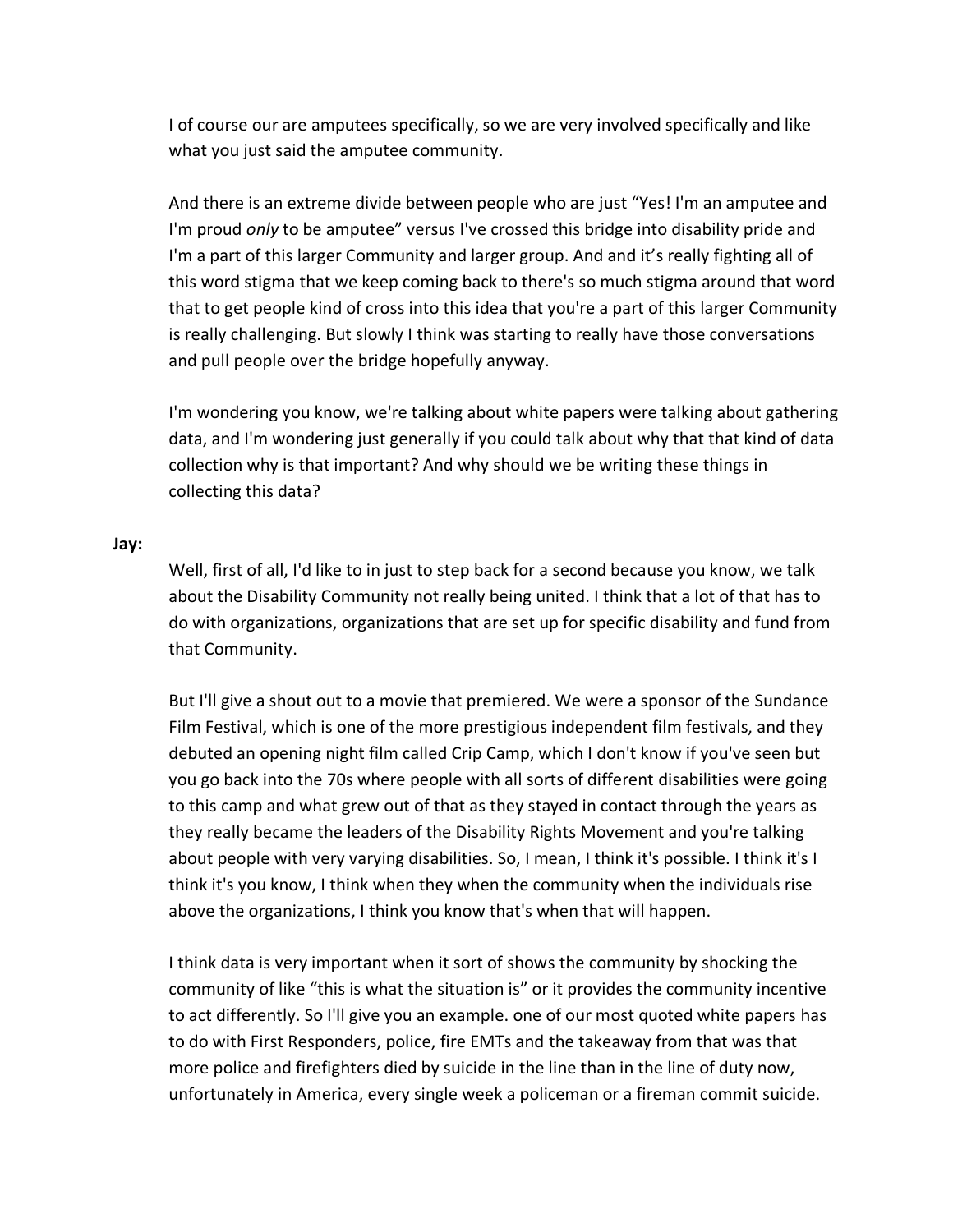And so, you know, that's a data point that sort of shocks people that don't does it only shocks the community and why is that so prevalent because there's a tremendous amount of stigma that if you're a firefighter or police officer you come out you say "listen, you know, I'm depressed and I'm having you know suicidal thoughts" they're going to take away your weapon. They're going to suspend your job. You may not get that job back, but by reducing the stigma and not only in a produced the data but you know worked with New York City Police Department, Boston Police Department. And you have been in contact with police departments from all over the country that starts to change attitudes that starts, you know, police chief saying "okay. I'm going to get my office's the help they need and I'm not going to fire them because they're having you know these feeling."

Getting back to Hollywood, you know, we we started to do a number of white paper saying listen, this is how bad you are, you know, 95% of the roles that you show playing disability are not played by by disability and you know, we did a number of white papers and criticism of movies in that in that vein.

And then we turned around and produce the white paper-- you know, that that we commissioned a research firm to look into that did some polling and and what it showed is that most Americans I would prefer to see authentic representation of disability in film TV. And it showed the studios how much money they would make by doing that so, you know, that's another way of saying listen, you know, it's not only the stick but here's the carrot-- here's what how much money you can make by sort of, you know changing and and by the way, you know, you wouldn't go see a film today where you'd see an African-American played by someone who wasn't African American or America American Indian played. Some that's not an American Indian, but you used to typically see shows like that and see characters like that.

So I think that in time whether it's in five years or 10 years or 20 years, you will see people with disabilities playing disability on film. It really takes, not only a change in society and and for the public to say, "this is what I want to see" but also take some leadership in the people that are making the films and there are leaders. Out there.

There are people like John Krasinski who made a Quiet Place who wanted his daughter played by someone who is deaf is deaf character, Millicent Simmonds played. And shows like Edgar Wright, who's director who produced Baby Driver in which he wanted the father to be played by a deaf actor, CJ Jones.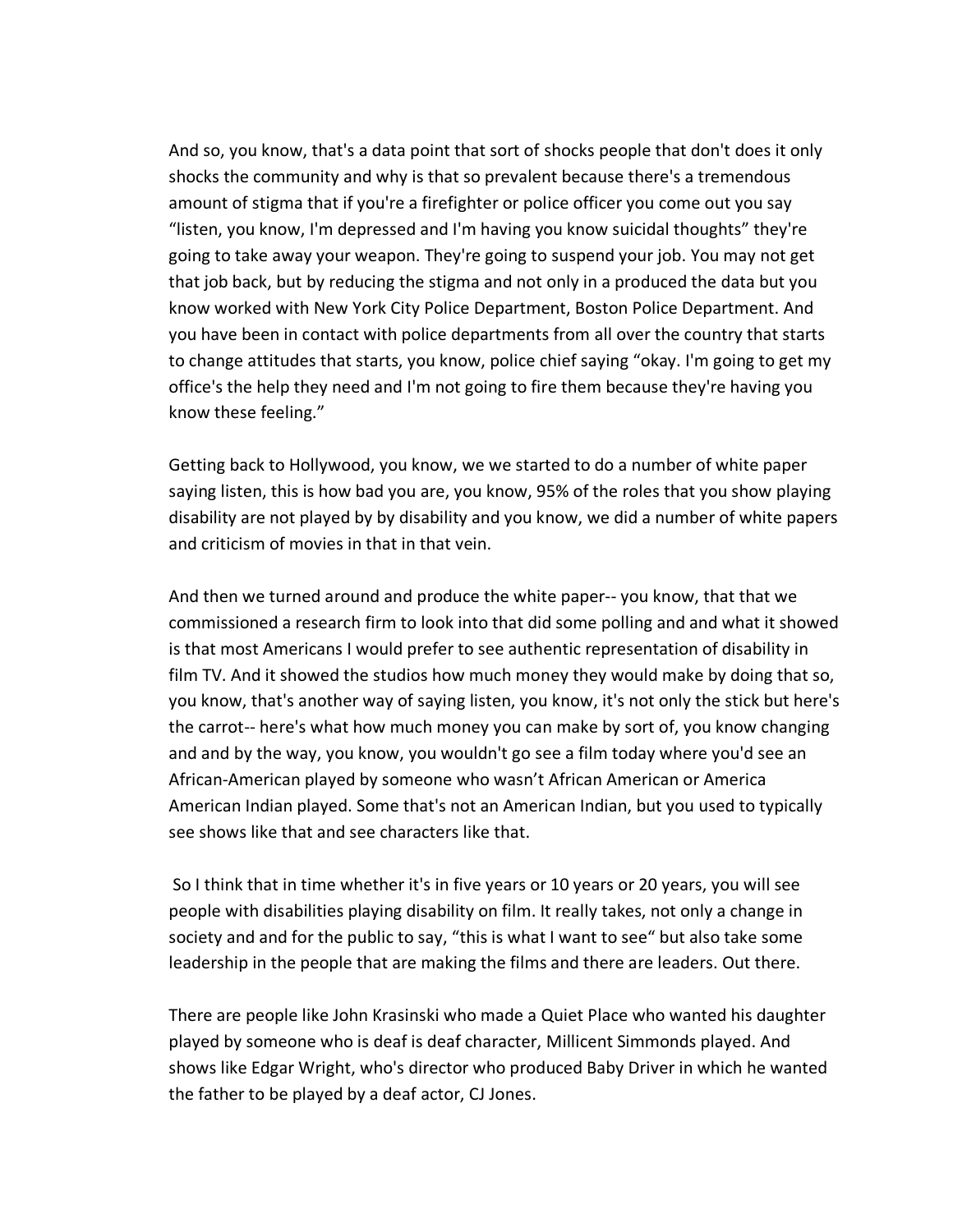So there are those leaders in the disability Community. We just honored we do an honor every year my dad memory, we give out a hundred thousand dollars to an individual who's really been an advocate for Disability Rights. We've given it out to Marlee Matlin who's the first actress to win an Oscar for playing a disability. She herself is deaf, Senator Tom Harkin who was one of the officers of the Americans with Disabilities Act and this year. We gave out to The Farrlley brothers who are directors and Comedies like Dumb and Dumber, Something About Mary, Shallow Hal and they really have made an effort to put people with disabilities in their films.

And so it was like the last event before covid-19 in March that we put an event together in LA. But you had people you know, like Larry David and Ted Danson and major stars, you know come out and people from the Studio's so it's starting to have, you know, a ripple effect. And I just think it's going to take a little bit longer.

#### Nicole:

I so two, things. First of all, Sarah and I of course have absolutely watched Crip Camp and we've joined some of the like post webinars conversations that have happened and it made both of us cry multiple times like, it just we are so proud and thankful that that footage was saved and collected and then actually made into something that our generation, and the generations that come can actually watch and like field directly connected to that pride and to like see how much of a badass Judy is so yes, so we are all about that.

And I think I think the other thing that I want to say also is a comment not a question, but just how excited it gets for me too to hear how methodically and thoughtfully the Foundation actually approaches these topics and the care that it gives in in doing the research, in finding the right people, and connecting into the community and doing doing things on a smart and right way. So thank you is the comment that I have to say.

#### **Jay:**

But well thank you for that. But I'd also say, you know, we have very little to lose. So first of all as a foundation, we're not raising money. So I don't have to be concerned that I'm going to say the wrong thing or put out a press release and people are going to get upset because I don't have that constituency the other thing in terms of you know, Hollywood or or any other community where we are critical, you know, we don't have anything to lose in that Community, you know, it's a lot of people who are activists but they're working actors and and they don't want to be blackballed by the community. So we're able to really, you know, speak out in those those terms.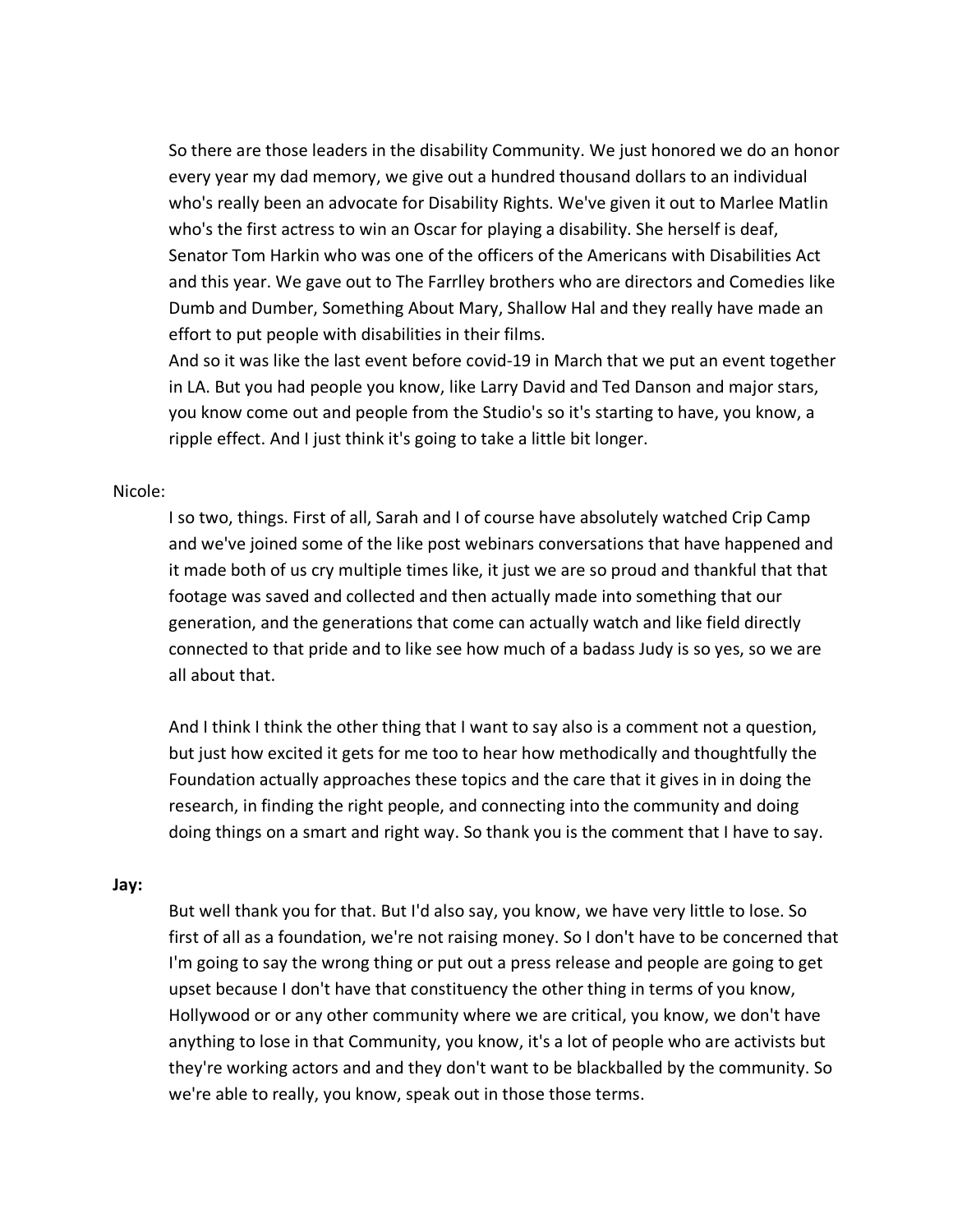And and we're always trying to be as inclusive as possible. So, you know any actor with or without a disability that wants to join our cause I mean, we've been very open and you know, we have an open letter to the studios that we've had, you know, most of the major stars signed calling for authentic representation of disability. But we've worked in so many different fields. I know we are talking lot about Hollywood right now, but you know many different fields.

And the other thing I would just like to say is that just so that your audience understands. What is the foundation a foundation is especially a Family Foundation is a family that's decided to give away funds and they work on an issue, our issue happens to be disability rights. We take a very Progressive view of disability rights, so were looking, you know to promote the people working in the community living in the community being, you know, full members of the community. We're not people that support institutionalization or segregation or sheltered workshops, you know, but the other thing is that you know, we are a family now some of us may have disabilities certainly members of our staff have disabilities and our advisory Council and made up of people with disabilities, but I'm very cognizant of the fact.

So several years ago. We founded a group called Link 20 like they is a group of activists. It started in Israel. We have an office in Israel, but expand to the United States, of activists with and without disabilities. And they you know, what we're trying to do is provide resources to help them become better activist. So provide the training we do, a graduate program at MIT for people with disabilities on social activism. But they've had some real strong wins that that, you know weren't our winds. They were the wins of Link 20.

And again why Link 20? 20 percent of the population has a disability, you know, we're linking them together with General Society. But for example baseball for over a hundred years Major League Baseball had the term the disabled list. And so they wrote to Major League Baseball saying this term is offensive to us. We are people disabilities and automatically baseball change the term to the Injured list. You know, and you talking about a sport that more Americans watch than any other sport. They had some of our activists and Link 20 are Paralympians and you did not have equal pay or winning medals for Olympians and Paralympians and so they petitioned the US Olympic Committee and finally they won so the paralympians and now paid in parity with Olympians. So they've had some great, you know wins they've challenged airports on being more accessible for people with disabilities. So I think that that's a win and by the way, you know as we go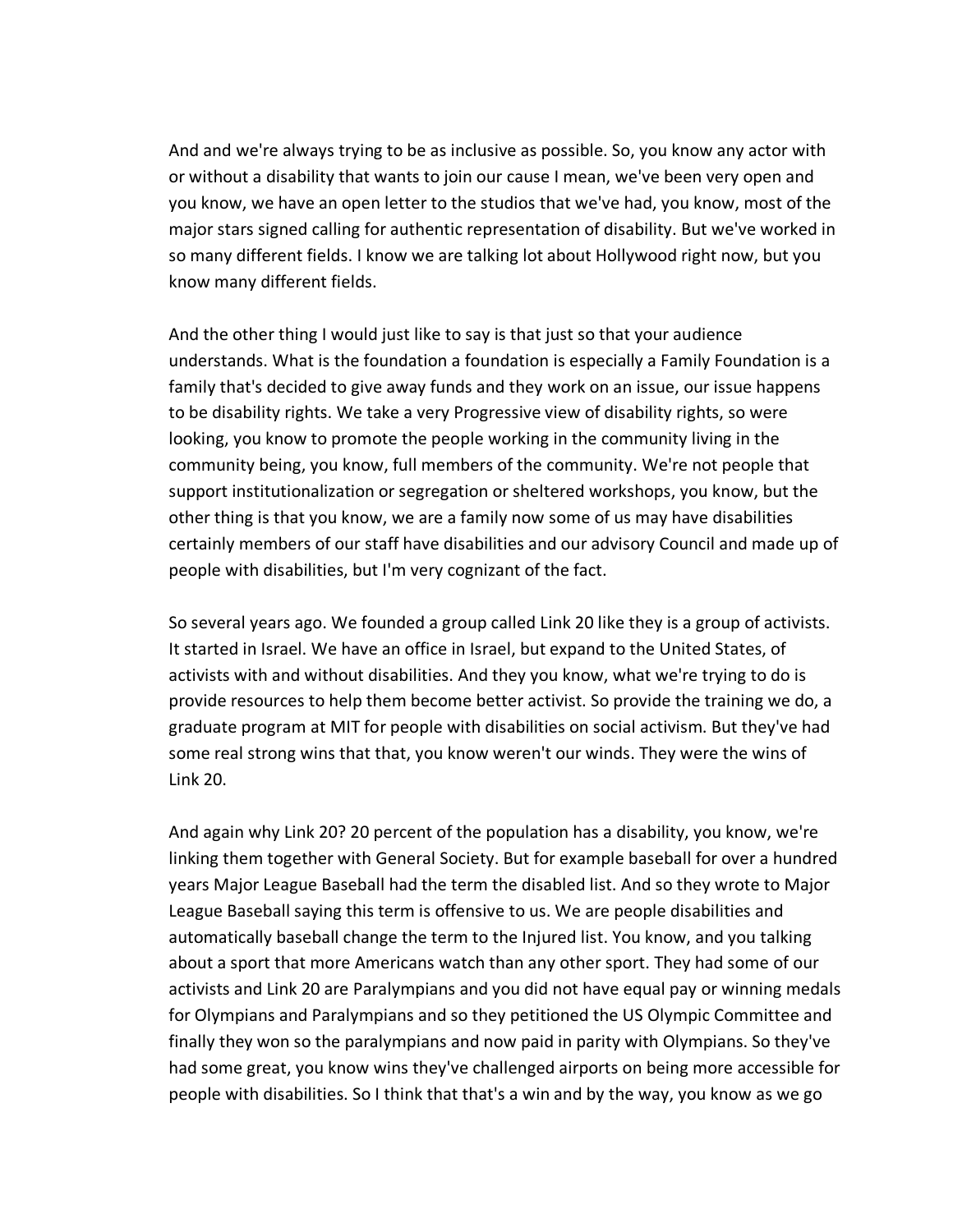away as a foundation in however long, you know that may be we want to be able to help others become, you know better activists and some people don't need, a Judy Heumann and someone that I've known for a long time. I think Judy was born an activist, you know to be an activist, but some people need to be you know, Given the resources to become better activists and you know, I think that that's a big something. I'm very prud of.

#### **Nicole:**

I love that. Can you share a little bit about how how the Family Foundation kind of found the disability community and settled on on really working within this community?

#### **Jay:**

So I think for us it's sort of it happened by accident, but you know, nothing in life is really by accident. So our first major Grant was to improve the school system in Boston to make it accessible for Children with disabilities. And then when I was living in Israel, I had the ability to form a major partnership with the government of Israel to change policy in Israel to make it more inclusive for people with disabilities. And then I guess I decide to to pursue this strategy of going narrow and deep and focusing on the issue of disability.

And then as I met more people with disabilities and got further into the issue, I realized that you know, there was an added value for us. It was an added value because I saw so many organizations focused on singular disabilities and for us to be a more broad-based, you know organization. And then you know for me the advocacy I think came before. And so that's that's an added value because most foundations They may support advocacy by funding other organizations, but we sort of did it on our own and I think that was because it sort of comes naturally to me, and I saw this as a civil rights issue, I mean, I was always interested from a very young age and did my college thesis on the Civil Rights movement in the United States and this is sort of one of the last Civil Rights movements.

And so I think that that's really why we got very deeply, you know, involved in the issue and it continues to be something that's you know, very satisfying because there's so many parts of society that needs to be changed.

You know, the other thing I would just add to that is that you know, all of us are connected to the issue, you know after we got involved, my nephew was born with Autism. My dad developed a condition called Alpha-1 Antitrypsin where he generally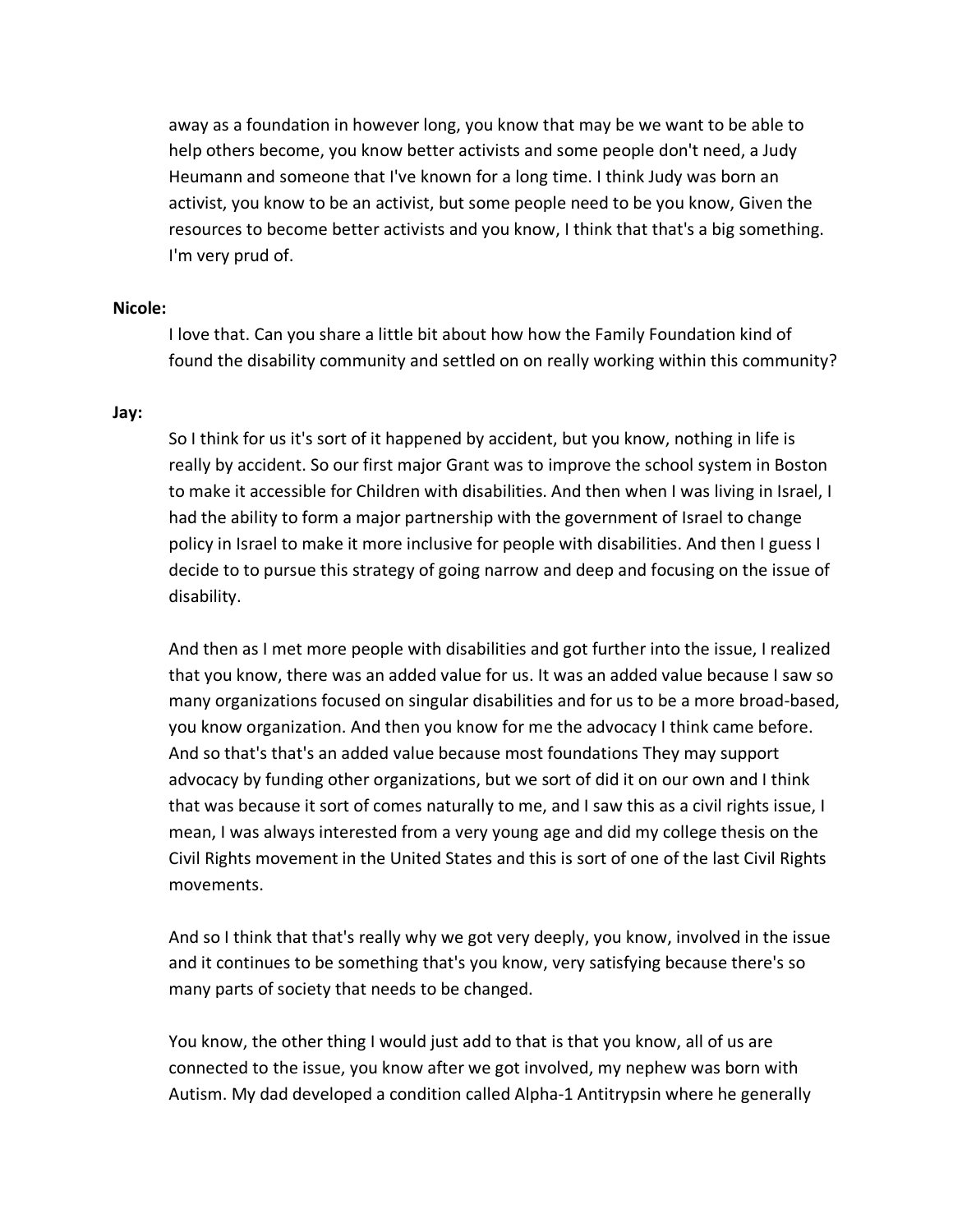lost his lung capacity and passed away and he became disabled and there's something someone. I can't remember who said it to me, but you know all of us if we live longer long enough long enough may develop the disability. So it's the one minority group that we will all probably someday joint.

#### **Sarah:**

It is! and also when we make things inclusive and welcoming for us or for people with disabilities and we make it accessible for all of us. So it's like this this is good for all of us at any point in time to and I really like that component. I'm also thinking that, so talked about white papers, about funding, about the white papers. We talked about the funding of different programs. Can can you speak a little bit more on other things that the foundation does in sort of Partnerships with programs and sort of what that component looks like?

#### Jay:

So I want to get back to like, you know, one thing you said about like benefits for people with disabilities benefit all of us. So I remember being involved in Israel where they were first putting in curb cuts and curb cuts were put in for you know from people in wheelchairs, but you know, I was living there with young children, you know, bicycles and baby carriages and so a lot of as we make society more accessible, you know, it does affect more than just the disability community.

I mean, I think we've always taken a an approach in terms of our funding of this is our issue, this is what we would like to do and then approach the organizations that we want to work with that we think are impactful. So you've always taken the approach of we don't take unsolicited proposals, we go out and we look for the organizations that that we want to fund.

And you know, we've worked worked in housing, you know to pose institutionalization a segregated housing Independent Living. We've worked on the issue of employment and you know, a lot of employment programs are focused on people with disabilities getting them the job, but we were really focused on employers and changing attitudes of employers of hiring people with disabilities. Of course education, you know making education accessible to all and not segregated education.

I mean I can tell you in terms of philanthropy, you know, we have butted heads with other organizations and other philanthropists that still are in the mode of segregated housing and I've always liked as a parent when I deal with other parents, I've always said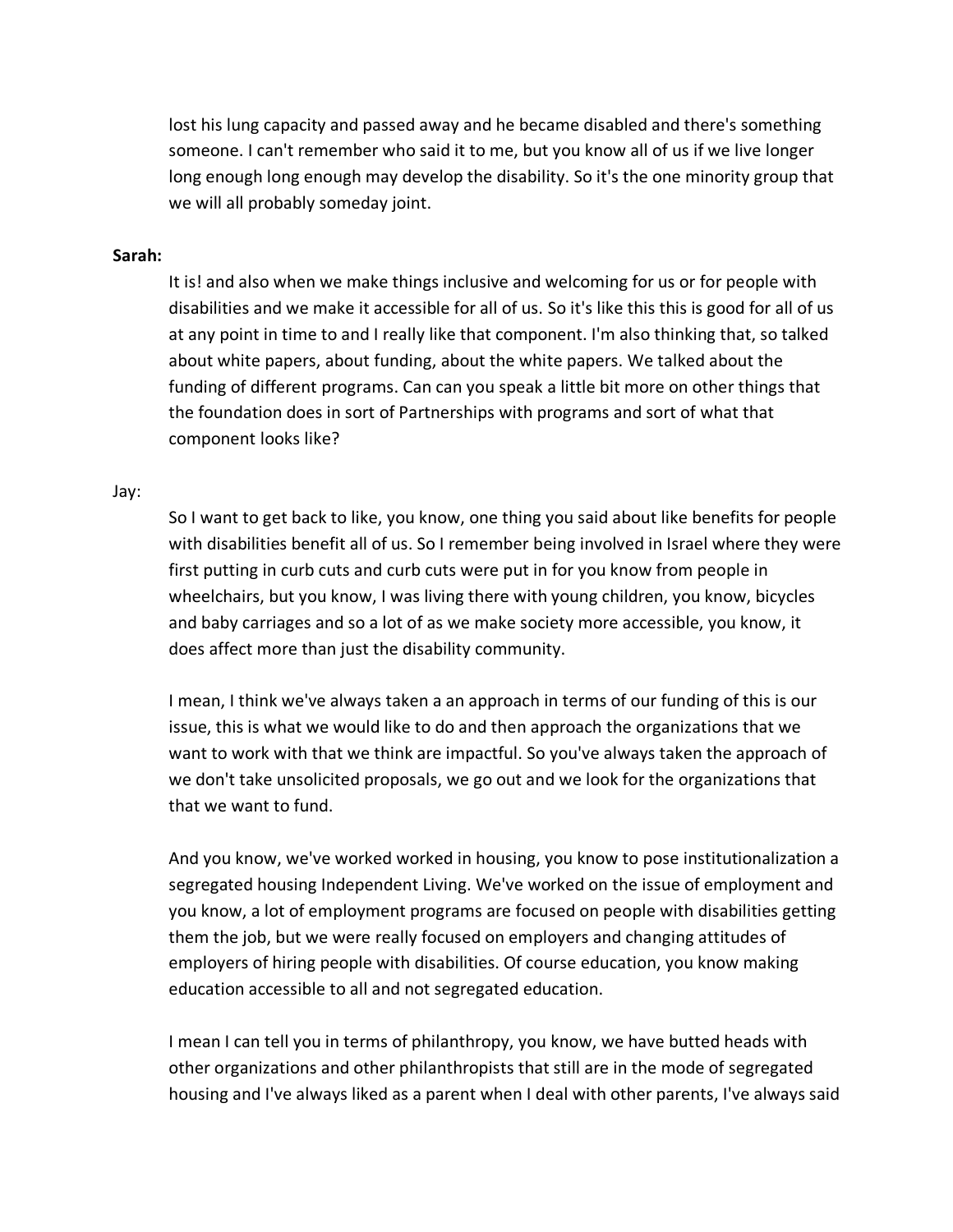listen, I'm not your judge, you know, you can raise your children the way you want you think of segregate often. The argument for segregation is "Is it's safer, you know, I'm afraid for my child" and you know, they should be in segregated education segregated housing.

You know, I've always seen disabilities part of the human condition and that, you know a person with a disability just like anyone wants to have everything that anyone else in society would have, you know live in your own place with a person of your own choosing, have a job participate in the community, you know be able to access Transportation. They're all sort of basic human needs that anyone would want. So yeah, I think that's how we've approached our philanthropy.

#### Sarah:

Just wonderful! I wanted to speak on one of your programs when I was looking through the list of different organizations, I saw that project BIND was on there, which is with the Boys and Girls Club of Dorchester. And when I was in my occupational therapy program at Boston University, my first semester, we got assigned to a program where we did our first level one fieldworks, that's is where it's called. So we're sort of seeing what occupational therapy looks like in the field in the field and mine was at project BIND. So I spent a semester there with another student in my class and it was teaching an inclusive dance program. So it was incorporating both people that had a disability and People/kids that did not have a disability into this like hip-hop dance class room, and it was just really important because these were individuals that do sometimes spend part of their day segregated and perhaps so it was just really important to have them both together. And so that everyone was learning these dance moves together. And then also everyone was learning about each other which is just like a really beautiful and magical program and then we got a dance party at the end with the pizza and it was just really lovely so it made my heart really happy when I saw that that was a program that I had also contributed to for, you know type part of my life.

#### **Jay:**

Thank you. Yeah, I mean, I think that you know, everything that we've supported throughout the years have been inclusive. I mean, we would we would and we've told organizations, you know, we're not going to support programs that are just for people with disabilities. It has to be an inclusive element to that and you know part of the going, you know, I guess you're looking to change the attitudes much as the children who are able-bodied is the children who have disability because you know what we found, like I'll never forget, you know, we did this program in in Jerusalem and it just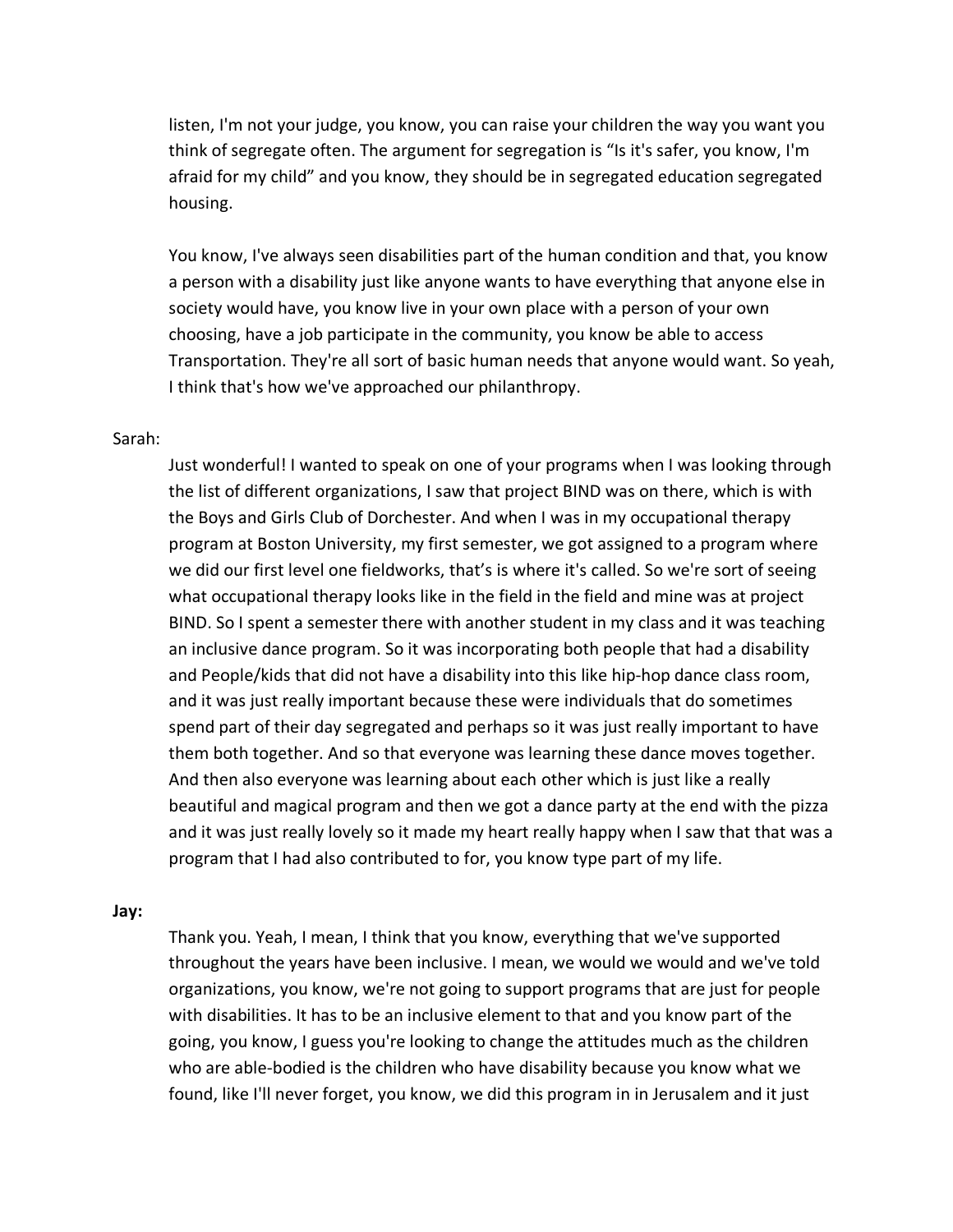happened it was in it was in a city square and I had gone into a store to buy something and the cashier said to me she's like, "you know, I want you to know that I had a similar program." She was not someone with a disability, but he said "I had a similar program when I was young and it forever changed my attitude towards people with disabilities."

And I think when you especially when you work with younger people and their introduced disability, it's no big deal. It's not like but you know, most of us are afraid of the other. So the more that you have inclusion the more that you break down these stereotypes. I mean, I can always tell when I walk into a meeting and is a younger person there and I'm talking about this and they're nodding their head and older person, you know. we'll just doesn't get it but you know, one of the things that Judy Heumann will talk to you about, or you know, someone who's really, you know live this experience is that you know, people with disabilities used to be institutionalized and and you know, we went from institutionalization to segregation to now, you know full inclusion in the community, but there's still a lot of people who grew up with their brothers and their sisters and their cousins being institutionalized or segregated and not seeing them.

In fact, you know, one of the most famous cases is President Kennedy, sister Rose Marie who had some form of an intellectual disability her father had a lobotomy performed on her and she was sent away to an institution in Wisconsin and was not seen for decades by the family until Eunice Shriver, who is Tim Shriver + Anthony Shrivers mother and she form Special Olympics and then they formed Best Buddies. But you know the idea that this is my sister and she deserves to be part of you know our our society and people disabilities deserve to be part of our society. and and even organizations that start out as somewhat segregationist like we're going to help children with disabilities are now completely transformed to be very inclusive organizations so you know I think the history plays a law a big part in how people see it.

#### **Nicole:**

Yes definitely. I want to be mindful of time and respectful to you but kind of before I asked the "What's next for Ruderman question," I'm wondering if you can talk to us a little bit about what the foundation is thinking about and talking about and doing specifically in a time of COVID-19?

#### **Jay:**

So what we did is a couple of what we called sort of "immediate responses." So as I said, you know, we operate in Israel, and we operate in the United States and Israel. We work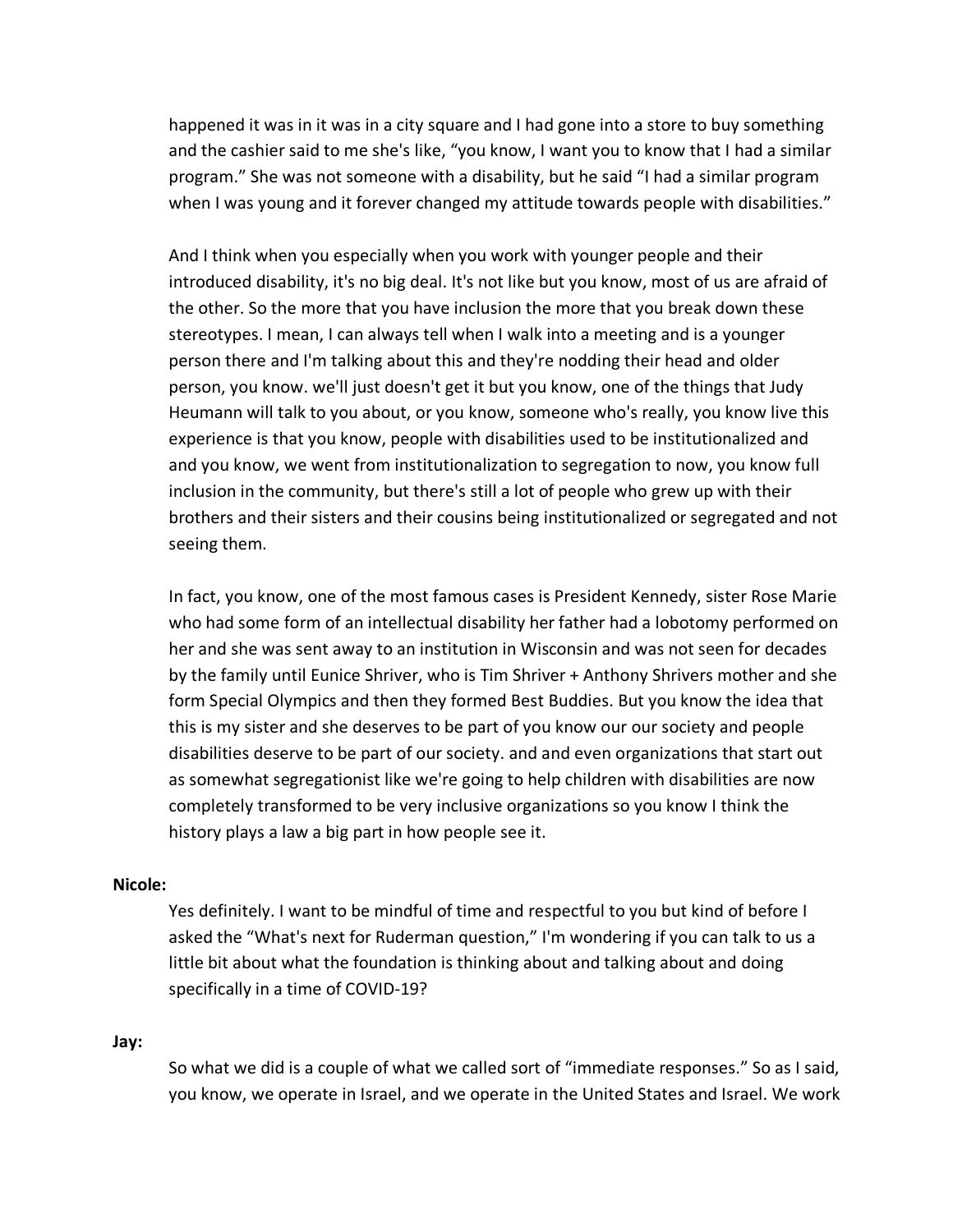with the major public television to make their news broadcasts accessible for all people with disabilities. So whether it is given the news in a very slow spoken manner or with sign language or captions. At a time when a lot of people are going through a lot of fear, that was a way to reach all sectors of the population.

in Boston, you know, I'm always interested in some sort of leadership aspects some some sort of way of doing something that not everyone else is doing. So when COVID-19 hit there was a lot of money put towards it but not with a lot of direction. So we worked with Massachusetts General Hospital, which is one of the biggest hospitals in the Boston area, to give them a grant for doctors nurses and medical personnel to get healthy for mental health issues.

Because you know, we live this life and we're segregating we're living in our houses and so forth and our apartments and we're isolated but so many people that we know are going to work every day and they're in very stressful situations. In fact, we had a very sad case a couple days ago of a doctor in Manhattan who went home and committed suicide because of the horror, that she just couldn't deal with.

You know, some people are doctors and nurses and living in the hospital. They're coming home. They're afraid of infecting their wives or partners or children. So that was one thing that we did.

We also gave a grant to the Boston Police Department. Because they're also showing up to situations where you know, potentially putting themselves at risk. And then our local community gave a grant for emergency response.

But then the other thing that we did because, you know for me I'm thinking in terms of advocacy, you know, what's the biggest issue out there? And and and the what I saw as an issue is a person with a disability getting COVID-19 going to the hospital if they have an intellectual disability or they're already in a compromised situation the hospital discounting their life.

So we reached out to some medical ethicists at University of Pennsylvania and produced a white paper, which basically called for a process of having a committee with representing disability community, caretakers, nurses and doctors to focus and not discounting the lives of people with disabilities because of the situation that they're in before they arrive in the hospital and we you know, there was some success we spoke out. We weren't the only ones but you know, Alabama had some guidelines where they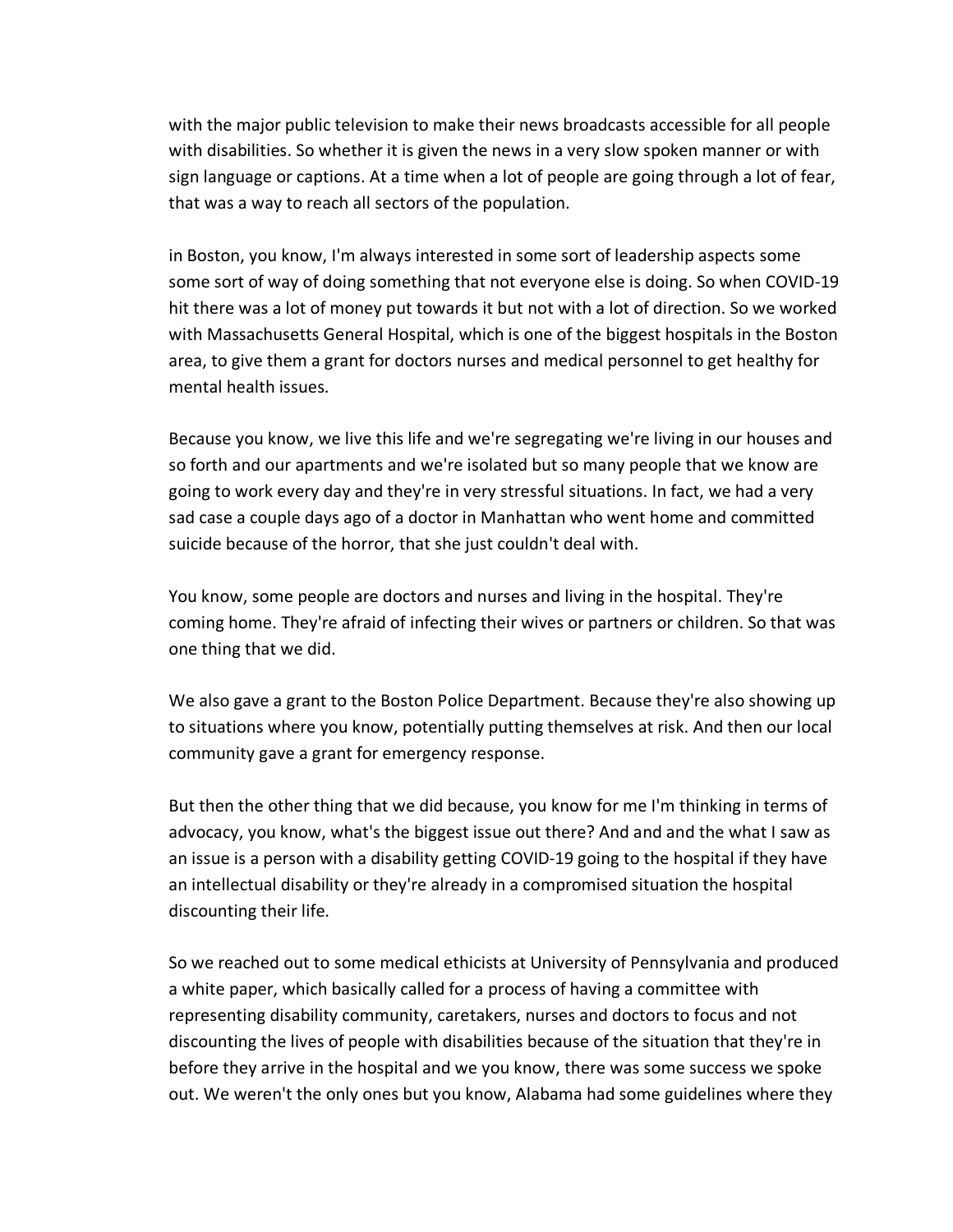ask to discount the lives of people with disabilities. We spoke out against that they rescinded that.

In Israel. They put out the health the Ministry of Health put out a statement saying, you know people with disabilities come third on the list. And we activated Link 20 in Israel and they spoke out about that and that all that was also rescinded.

But so I think that this white paper has gotten some traction and will continue to get some traction. You know, I think that we're going to face some issues as we come out of this, you know, I think I saw something today that half of the deaths in America of come out of nursing homes or segregated facilities. So maybe as a society, you know, we say these are not the best places to house people in compromise situations and if they have to be maybe, we put the guidelines in place before, that they're not put at risk because that's really where we've seen a lot of a lot of deaths.

And and you know, we did we act in Israel. We've been active for many many years and moving people segregated housing into their own apartments and not only is that probably what they want, but it's also cheaper it's less expensive for the government to support them in these situations than in segregated housing.

So maybe that's something that that will come out of this as an initial phase. But I don't I mean, I personally, I don't think we're going to pop out of this. I think that you know, this is going to go on for a while and there's going to be a lot of different ramifications that we just don't know about. And one thing as a philanthropic organization is I've never believed in putting everything in jumping into the the issue, you know right away. You have to wait and see how it plays out because things will happen that we don't even know will we don't even know will happen.

#### **Nicole:**

Agreed that thank you so much already for for the the work and the funds that have gone out specifically to support it's been interesting following the conversation online in the disability community. Because there's been of course a ton of conversation around around the conversation of where we placed an order a pecking order if it comes down to that but then there's been a little bit of a of a "We Told You So' tone when it comes to specifically talking about a working from home set up, right? We were talking about earlier this 70% unemployment within the disability community and so much of that is the barrier of actually may be physically getting to work or Needing to be at home for whatever reason and and now we're experiencing that full-on. So I'm hoping that that is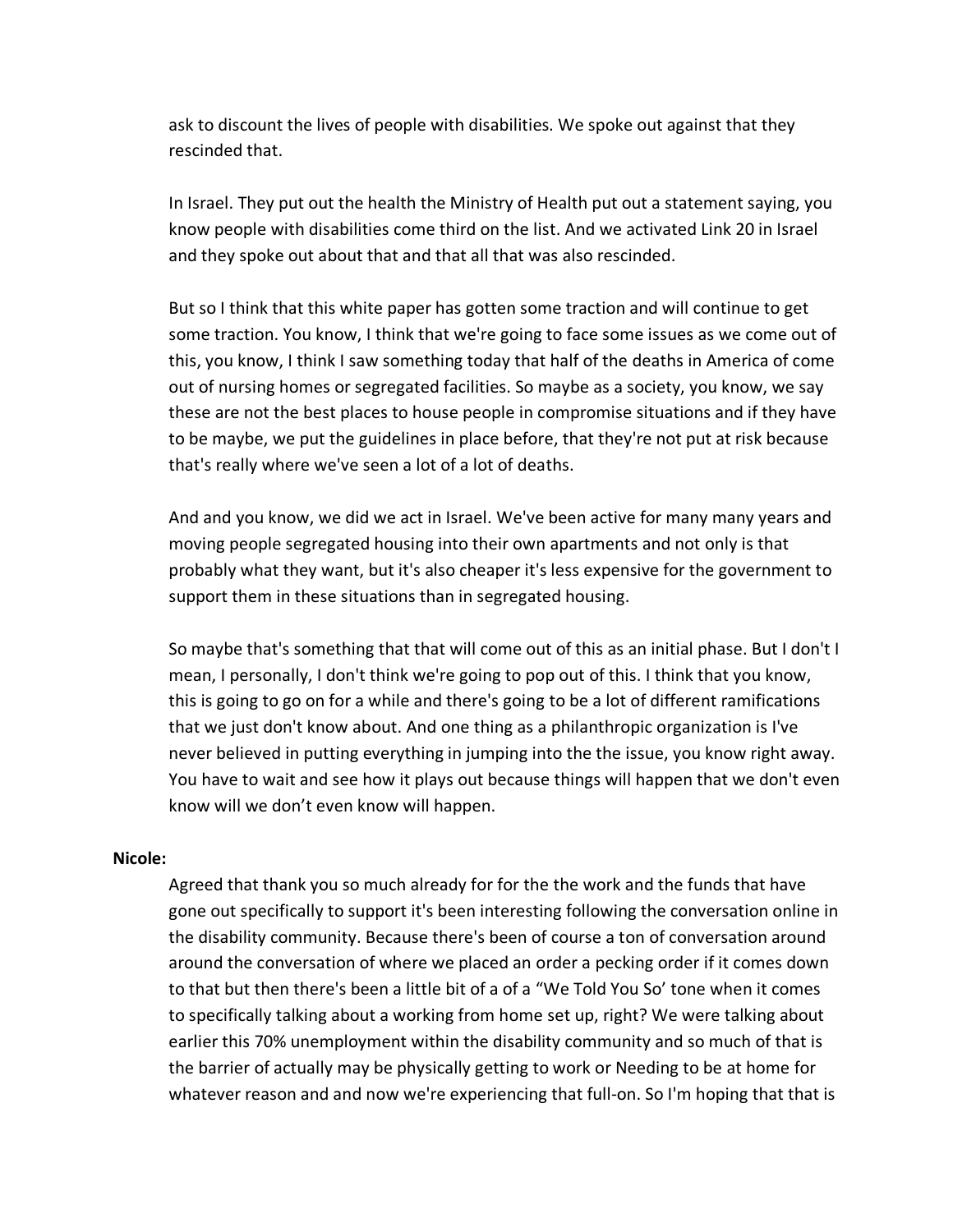a good twist that comes out of this that that work will be a little bit more. Yeah it accessible to our community here.

### **Jay:**

Yeah. I think that I mean for us as an organization since we moved I think in early March to working from home and we're all over the country and all over the world. It hasn't slowed us down at all. I think you know we're still just as busy and I'm on an organization called the National Organization of Disability which focuses on employment and this is sort of making the case from for them that you don't have to show up at a physical place in order to be productive.

In fact, you know when we were talking about the nursing homes, you know, I read something just before coming on this podcast that if we all go over and return to work. We're putting ourselves sort of in the same type of situation being very close to each other and so maybe you know we go on for a while and this will certainly benefit people with disabilities because a lot of work can be done from your home. Yeah.

#### **Nicole:**

Yeah. So will you close us out by sharing a little bit? How do we find Ruderman Foundation if we're looking to get involved or help out? How do we do that? And maybe a little bit about what we can look forward to maybe work coming down the pipeline?

#### **Jay:**

Well, you can find us on our website at RudermanFoundation.org. You know, we're on Twitter. I mean, I'm personally very accessible on Twitter. You know, I can't deal with every request but you know, I believe and I've written about this in the past, that that philanthropy should be very transparent and you should you should be in touch with people who are in the field.

You know, I think. What's next for us? I'm not sure we still a lot of work in Hollywood that we have not put out yet. But you know, we're waiting until this situation subsides to put it out. I think we've made, we will continue to make, some progress there.

You know, as far as you know, COVID-19. I mean, I think that, you know white papers that are able to go beyond the disability community and are able to to get general society to start thinking differently. That's the direction that I'm interested in going. I mean it's like we work with the disability community and are part of the disability